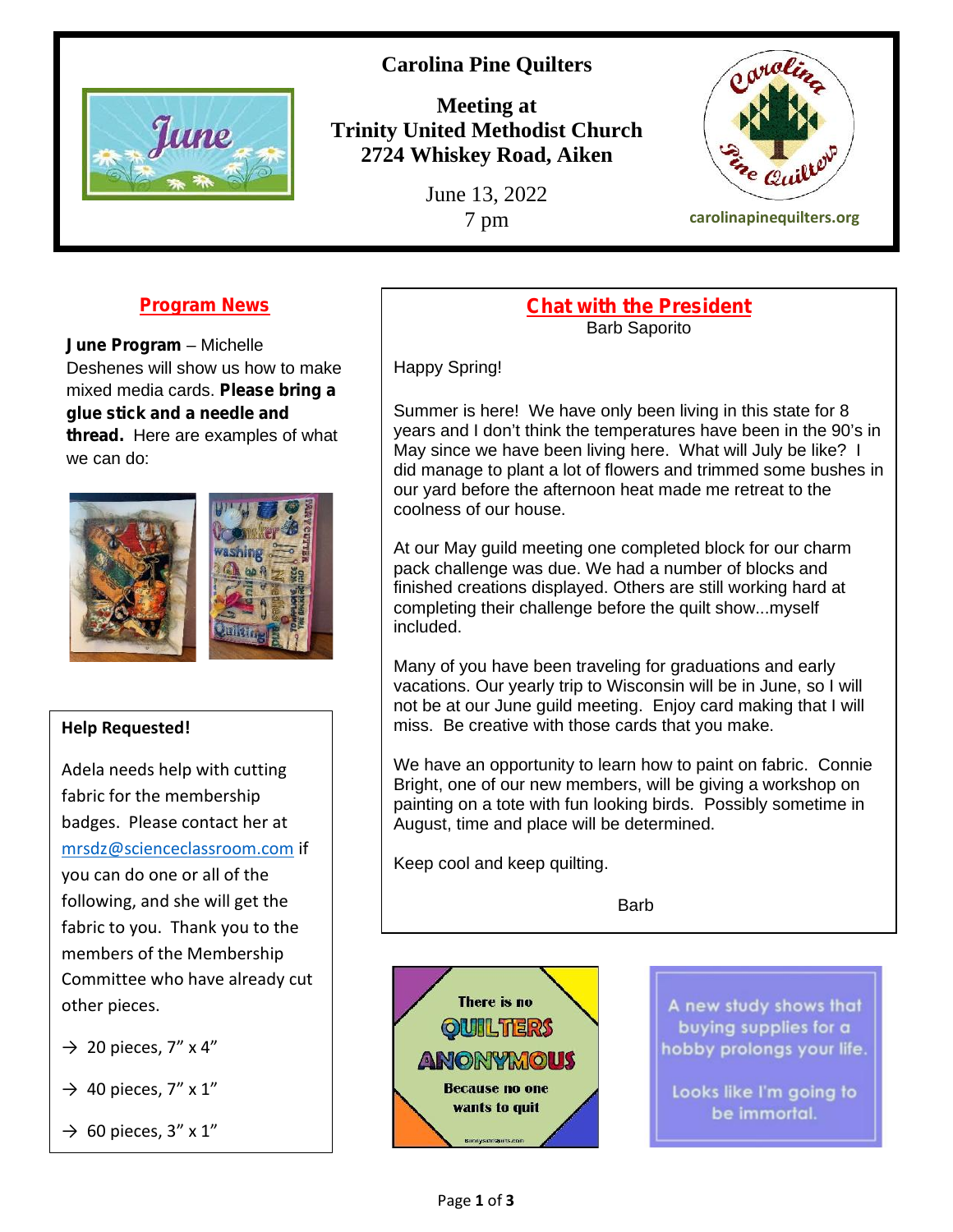# **Board Members**

**President –** Barb Saporito **Vice President –** Vacant **Secretary –** Margot Salzman **Treasurer –** Michele Deschenes **Newsletter Editor –** Karen Erickson **Webmaster –** Adela Dziekanowski

## **Committees**

**Community Outreach –** Carolyn Gibbons **Comfort Quilts –** Doris Leidheiser **Hospitality –** Linda McCloskey **Membership –** Adela Dziekanowski **Quilt Show –** Donna Holman

#### **Community Outreach** Carolyn Gibbons

Continue to work on your outreach projects. Remember if you bring back a fat quarter bag you get a ticket for a prize. If you bring in a filled bag you get two tickets. If you failed to pick up a bag kit at the meeting, don't worry! The pattern for the fat quarter bags is on the website and you can use any fabric you choose. Suggested hygiene products are toothbrush, toothpaste (Walmart has a set with brush and toothpaste in a zipper bag ), soap, shampoo, lotion, kleenex, etc. Anything else you find that would be useful. If you use hotel size products, it might be nice to include 2. We have a number of washcloths to add to them. The soap should be put in a plastic bag (such as a sandwich bag). These bags will be given to the Mental Health Center for distribution. Thank you so much for all your hard work in making community outreach a success. If you need something to complete a project, let me know and I can bring it to a meeting (or you can pick it up at my house.)





A couple of donated charity quilts

**2022 Quilt Show** Donna Holman



The theme for the 2022 quilt show is "Charming' Quilts". We will have a special category for the charm pack guild challenge where you can enter the projects you made using charm squares. The quilt show will run November 1 - November 18. More details to follow with opportunities to volunteer.

The registration form and a list of categories are available on our website

www.carolinapinequilters.org under the Quilt Show category - 2022 Quilt Show. All quilts must be pre-registered and registration must be received no later than September 22. A photo of your entry is REQUIRED. If you have problems printing a photo, please let me know.

To help offset the costs of the quilt show we will be selling items to the museum store for them to resell. They would like small items such as (but not limited to) small zip bags, drawstring bags (think our fat quarter bags), hot pads, button baskets, placemats (set of four), table runners, ornaments, soup bowl cozies, potholders, rice neck wraps, etc. Think pretty fabric, seasonal fabric (we'll be heading into Christmas) or Clemson/Carolina fabric. All items should be turned into Donna Holman who will work with the museum store. If you plan to donate, please let me know so I know how much to expect. To start they would like no more than ten of any one item. If you have any questions, please let me know.